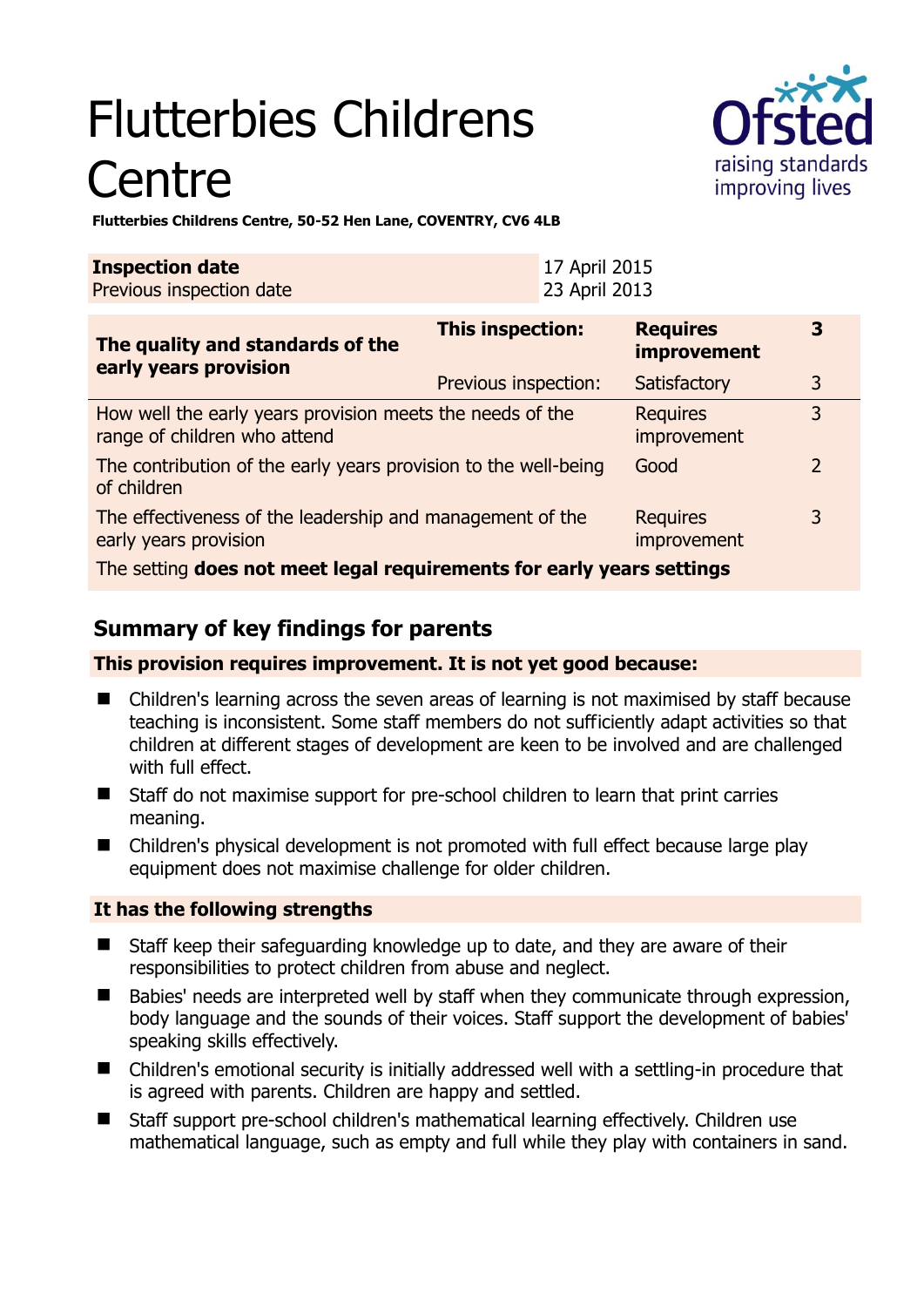## **What the setting needs to do to improve further**

#### **To meet the requirements of the Early Years Foundation Stage the provider must:**

■ ensure that consistently effective teaching results in all children's involvement in activities that inspire and engage them so that they are all effectively challenged to make best progress.

#### **To further improve the quality of the early years provision the provider should:**

- display signs and symbols in different languages so that pre-school children learn to recognise English and also gain an awareness of other languages in print
- $\blacksquare$  improve opportunities for children to gain physical skills and confidence, for example, by providing more challenging climbing and balancing play equipment.

#### **Inspection activities**

- The inspector observed activities in the indoor and outdoor play areas.
- The inspector held meetings with the company's quality manager and the manager of the setting. She spoke to staff and children at appropriate times during the inspection.
- The inspector conducted observations of the activities and evaluated the teaching methods with the manager.
- The inspector looked at a selection of children's records, policies and procedures, and a range of other documentation.
- The inspector checked evidence of staff members' suitability, qualifications and training.
- $\blacksquare$  The inspector took account of the views of parents.

**Inspector**  Jan Burnet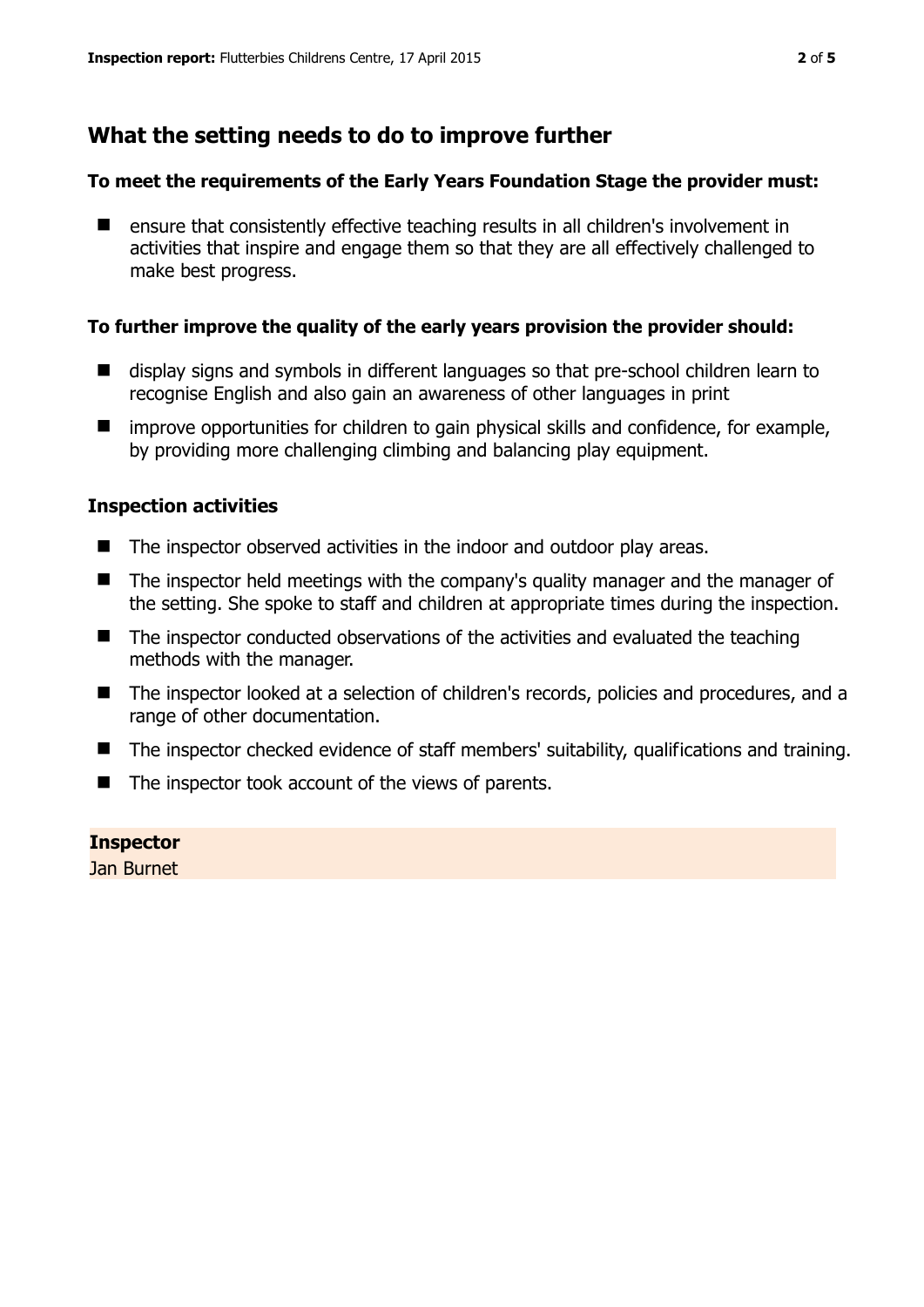# **Inspection findings**

### **How well the early years provision meets the needs of the range of children who attend. This requires improvement**

Children's progress is not maximised by staff. Teaching is variable in quality. Staff do not consistently plan, provide and adapt activities to ensure that all children are interested and challenged. Consequently, children's learning does not always build on what they already know and can do. Children enjoy chatting with staff and their speaking skills are developing well. Children are challenged physically because staff provide toys for them to manipulate that are appropriate for their different stages of development. However, opportunities for children to gain confidence and physical skills through climbing and balancing are not maximised because large play equipment in the outdoor area is limited. Children's creativity with regard to investigating media, such as paint, glue, different fabrics and everyday objects, is promoted well by staff. Some signs and labels in the play environment support children's learning that print carries meaning. However, children in the pre-school room are from a wide range of backgrounds, where children have English as an additional language. There is no print in the pre-school room that reflects different languages and so their learning, and children's awareness of diversity, are not maximised. Overall, children develop the necessary skills that prepare them for school.

## **The contribution of the early years provision to the well-being of children is good**

Children play in a safe and secure environment. The recently decorated premises are clean, light and bright. Children are happy and settled. Parents provide clear information on their child's care needs so that staff can meet these needs effectively. Children's good health is promoted well. They eat healthy food and staff use their food hygiene knowledge effectively to protect children's good health. The outdoor area is used throughout the year for a range of different play activities, and children explore the local environment. Children's independence is continually encouraged. For example, they serve their own meal at lunchtime and they easily select resources for themselves from low-level storage units. The primary strategy for managing children's behaviour is positive reinforcement, in order to boost children's self-esteem and confidence.

#### **The effectiveness of the leadership and management of the early years provision requires improvement**

Staff are aware of their responsibilities with regard to supervising children and protecting them from harm. Procedures and equipment in case of an emergency are in place and suitably stored, ready for use. Recruitment, selection and induction procedures are clear and vetting procedures for staff are thorough. Requirements are met with regard to the percentage of qualified staff. Children's welfare is addressed because staff keep their firstaid and safeguarding knowledge up to date. The recently appointed manager is aware through monitoring of the educational programmes that teaching is variable. As the manager holds Early Years Professional status, she is using her knowledge to assess the quality of teaching. Issues for improvement and training needs are included in supervision meetings held with individual staff. Other priorities for improvement include strengthening the links with local schools to ensure an easy transition for children.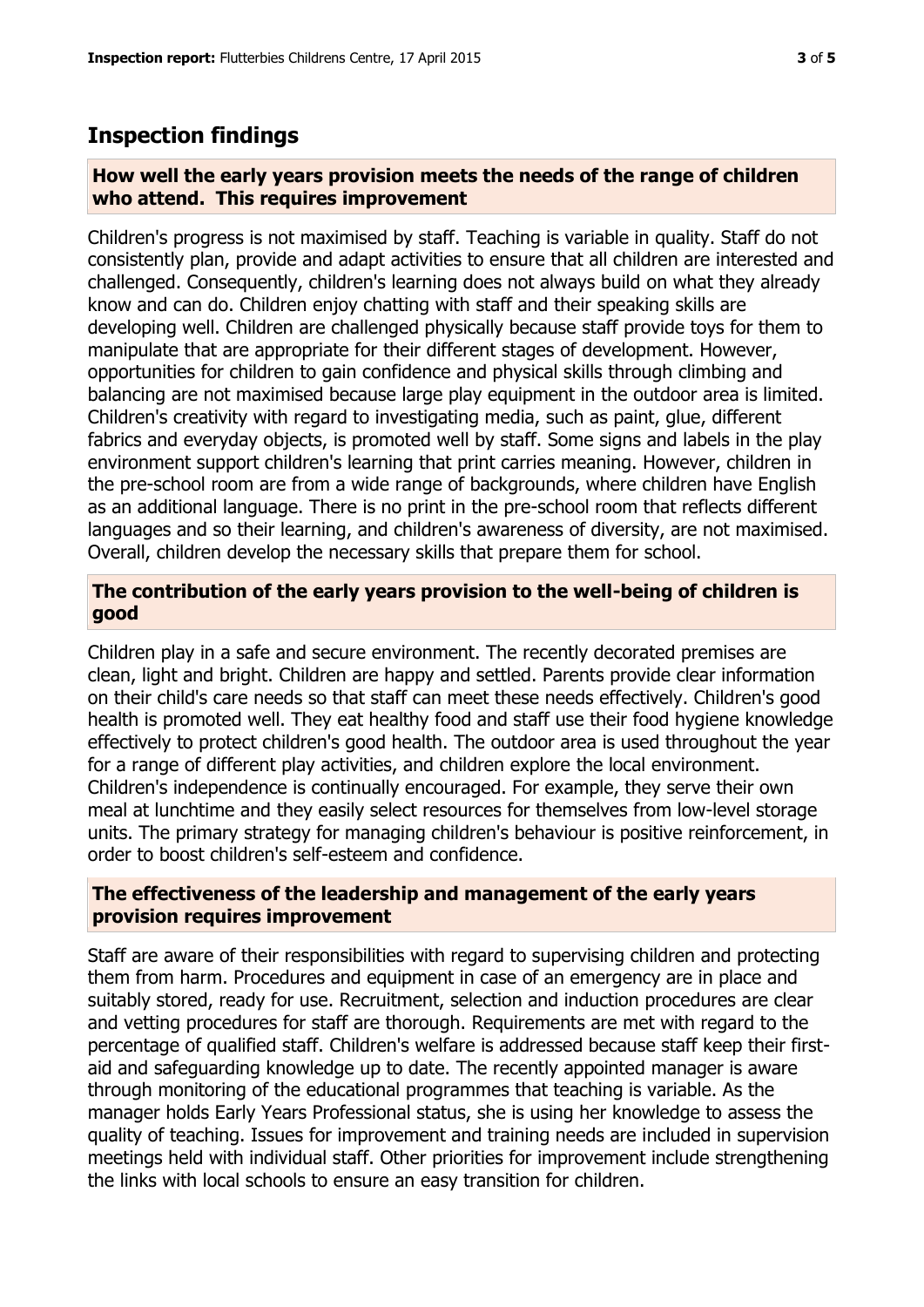## **Setting details**

| Unique reference number       | EY418306                 |
|-------------------------------|--------------------------|
| <b>Local authority</b>        | Coventry                 |
| <b>Inspection number</b>      | 1011728                  |
| <b>Type of provision</b>      | Full-time provision      |
| <b>Registration category</b>  | Childcare - Non-Domestic |
| Age range of children         | $0 - 8$                  |
| <b>Total number of places</b> | 62                       |
| Number of children on roll    | 90                       |
| <b>Name of provider</b>       | Tommies Childcare Ltd    |
| Date of previous inspection   | 23 April 2013            |
| <b>Telephone number</b>       | 02476 638 700            |

Flutterbies Childrens Centre was registered in 2010. It currently employs 10 members of childcare staff. Of these, the manager holds an early years qualification at level 6 and Early Years Professional status, and six other staff hold early years qualifications at level 3 or level 2. The setting is open from Monday to Friday all year round. Sessions are from 7.30am to 6pm. It provides funded early education for two-, three- and four-year-old children. The setting supports children who speak English as an additional language and children with special educational needs and/or disabilities.

This inspection was carried out by Ofsted under sections 49 and 50 of the Childcare Act 2006 on the quality and standards of provision that is registered on the Early Years Register. The registered person must ensure that this provision complies with the statutory framework for children's learning, development and care, known as the Early Years Foundation Stage.

Any complaints about the inspection or the report should be made following the procedures set out in the guidance 'Complaints procedure: raising concerns and making complaints about Ofsted', which is available from Ofsted's website: www.gov.uk/government/organisations/ofsted. If you would like Ofsted to send you a copy of the guidance, please telephone 0300 123 4234, or email enquiries@ofsted.gov.uk.